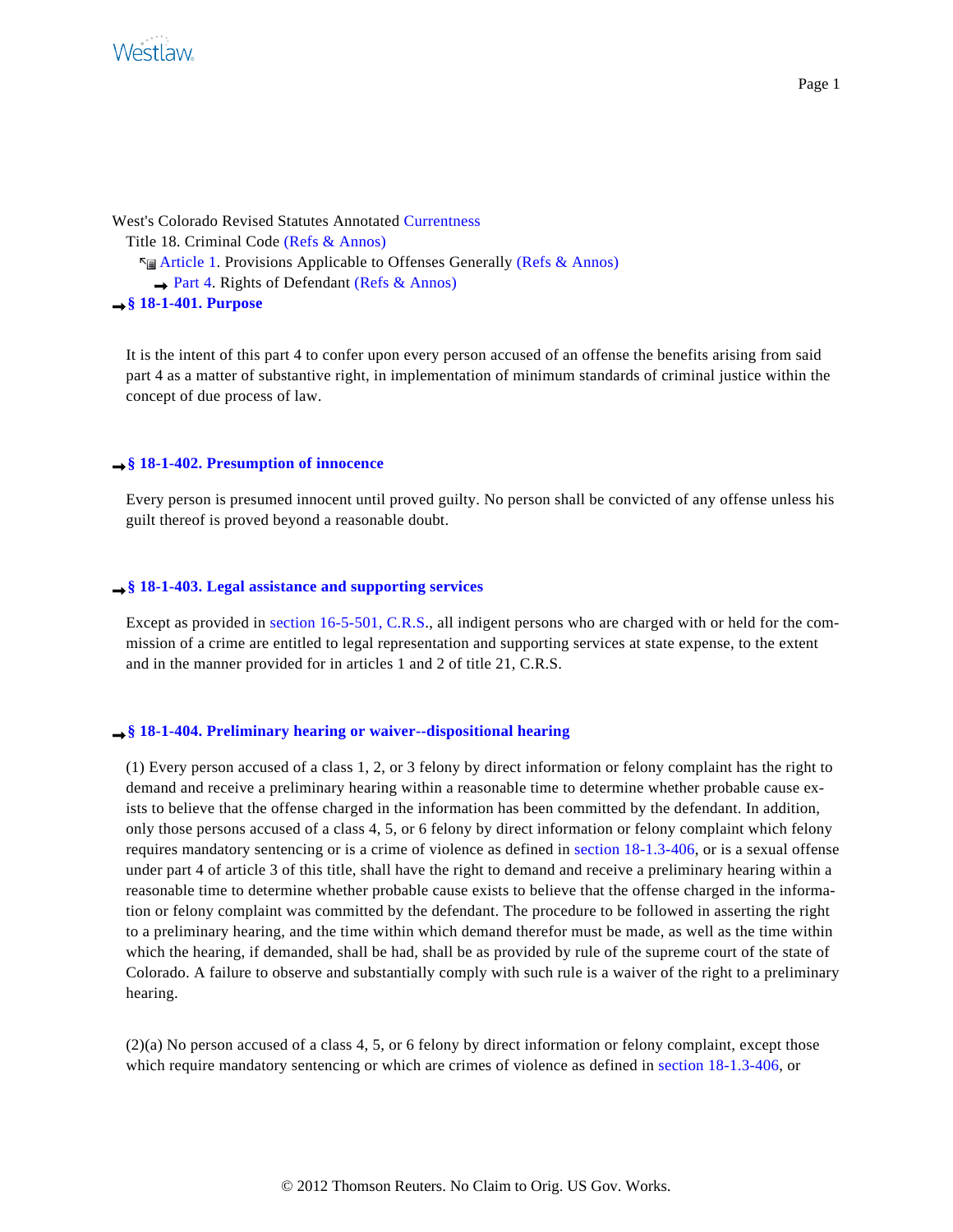which are sexual offenses under part 4 of article 3 of this title, shall have the right to demand or receive a preliminary hearing; except that such person shall participate in a dispositional hearing for the purposes of case evaluation and potential resolution.

(b) Any defendant accused of a class 4, 5, or 6 felony who is not otherwise entitled to a preliminary hearing pursuant to paragraph (a) of this subsection (2), may demand and shall receive a preliminary hearing within a reasonable time pursuant to subsection (1) of this section, if the defendant is in custody; except that, upon motion of either party, the court shall vacate the preliminary hearing if there is a reasonable showing that the defendant has been released from custody prior to the preliminary hearing.

## **[§ 18-1-405. Speedy tria](http://www.westlaw.com/Find/Default.wl?rs=dfa1.0&vr=2.0&DB=CO-ST-ANN&DocName=LK%28COSTS18-1-405%29&FindType=l)l**

(1) Except as otherwise provided in this section, if a defendant is not brought to trial on the issues raised by the complaint, information, or indictment within six months from the date of the entry of a plea of not guilty, he shall be discharged from custody if he has not been admitted to bail, and, whether in custody or on bail, the pending charges shall be dismissed, and the defendant shall not again be indicted, informed against, or committed for the same offense, or for another offense based upon the same act or series of acts arising out of the same criminal episode.

(2) If trial results in conviction which is reversed on appeal, any new trial must be commenced within six months after the date of the receipt by the trial court of the mandate from the appellate court.

(3) If a trial date has been fixed by the court, and thereafter the defendant requests and is granted a continuance for trial, the period within which the trial shall be had is extended for an additional six-month period from the date upon which the continuance was granted.

(3.5) If a trial date has been fixed by the court and the defendant fails to make an appearance in person on the trial date, the period within which the trial shall be had is extended for an additional six-month period from the date of the defendant's next appearance.

(4) If a trial date has been fixed by the court, and thereafter the prosecuting attorney requests and is granted a continuance, the time is not thereby extended within which the trial shall be had, as is provided in subsection (1) of this section, unless the defendant in person or by his counsel in open court of record expressly agrees to the continuance or unless the defendant without making an appearance before the court in person or by his counsel files a dated written waiver of his rights to a speedy trial pursuant to this section and files an agreement to the continuance signed by the defendant. The time for trial, in the event of such agreement, is then extended by the number of days intervening between the granting of such continuance and the date to which trial is continued.

(5) To be entitled to a dismissal under subsection (1) of this section, the defendant must move for dismissal prior to the commencement of his trial and prior to any pretrial motions which are set for hearing immediately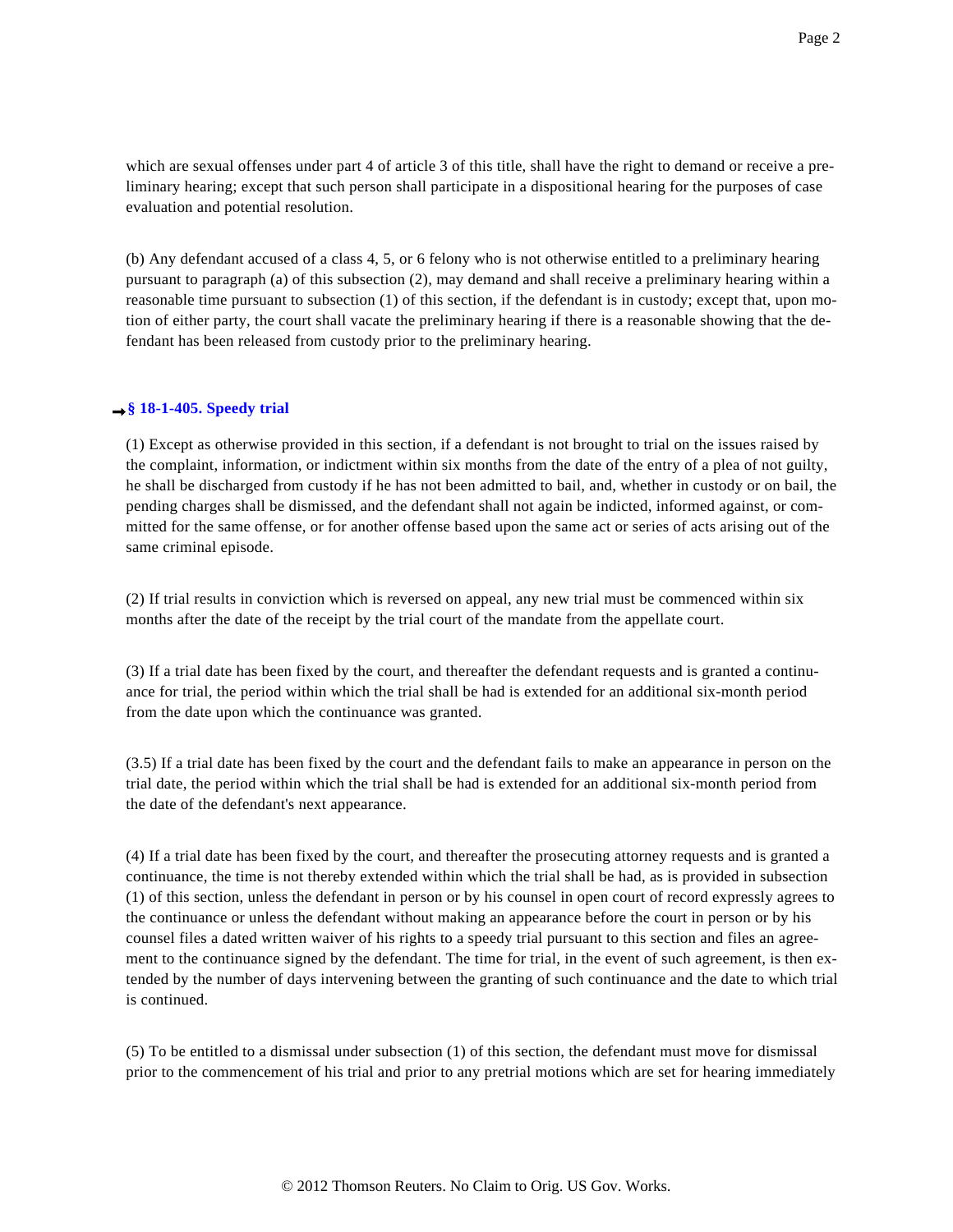before the trial or prior to the entry of a plea of guilty to the charge or an included offense. Failure to so move is a waiver of the defendant's rights under this section.

(5.1) If a trial date is offered by the court to a defendant who is represented by counsel and neither the defendant nor his counsel expressly objects to the offered date as being beyond the time within which such trial shall be had pursuant to this section, then the period within which the trial shall be had is extended until such trial date and may be extended further pursuant to any other applicable provisions of this section.

(6) In computing the time within which a defendant shall be brought to trial as provided in subsection (1) of this section, the following periods of time shall be excluded:

(a) Any period during which the defendant is incompetent to stand trial, or is unable to appear by reason of illness or physical disability, or is under observation or examination at any time after the issue of the defendant's mental condition, insanity, incompetency, or impaired mental condition is raised;

(b) The period of delay caused by an interlocutory appeal whether commenced by the defendant or by the prosecution;

(c) A reasonable period of delay when the defendant is joined for trial with a codefendant as to whom the time for trial has not run and there is good cause for not granting a severance;

(d) The period of delay resulting from the voluntary absence or unavailability of the defendant; however, a defendant shall be considered unavailable whenever his whereabouts are known but his presence for trial cannot be obtained, or he resists being returned to the state for trial;

(e) The period of delay caused by any mistrial, not to exceed three months for each mistrial;

(f) The period of any delay caused at the instance of the defendant;

(g) The period of delay not exceeding six months resulting from a continuance granted at the request of the prosecuting attorney, without the consent of the defendant, if:

(I) The continuance is granted because of the unavailability of evidence material to the state's case, when the prosecuting attorney has exercised due diligence to obtain such evidence and there are reasonable grounds to believe that this evidence will be available at the later date; or

(II) The continuance is granted to allow the prosecuting attorney additional time in felony cases to prepare the state's case and additional time is justified because of exceptional circumstances of the case and the court enters specific findings with respect to the justification;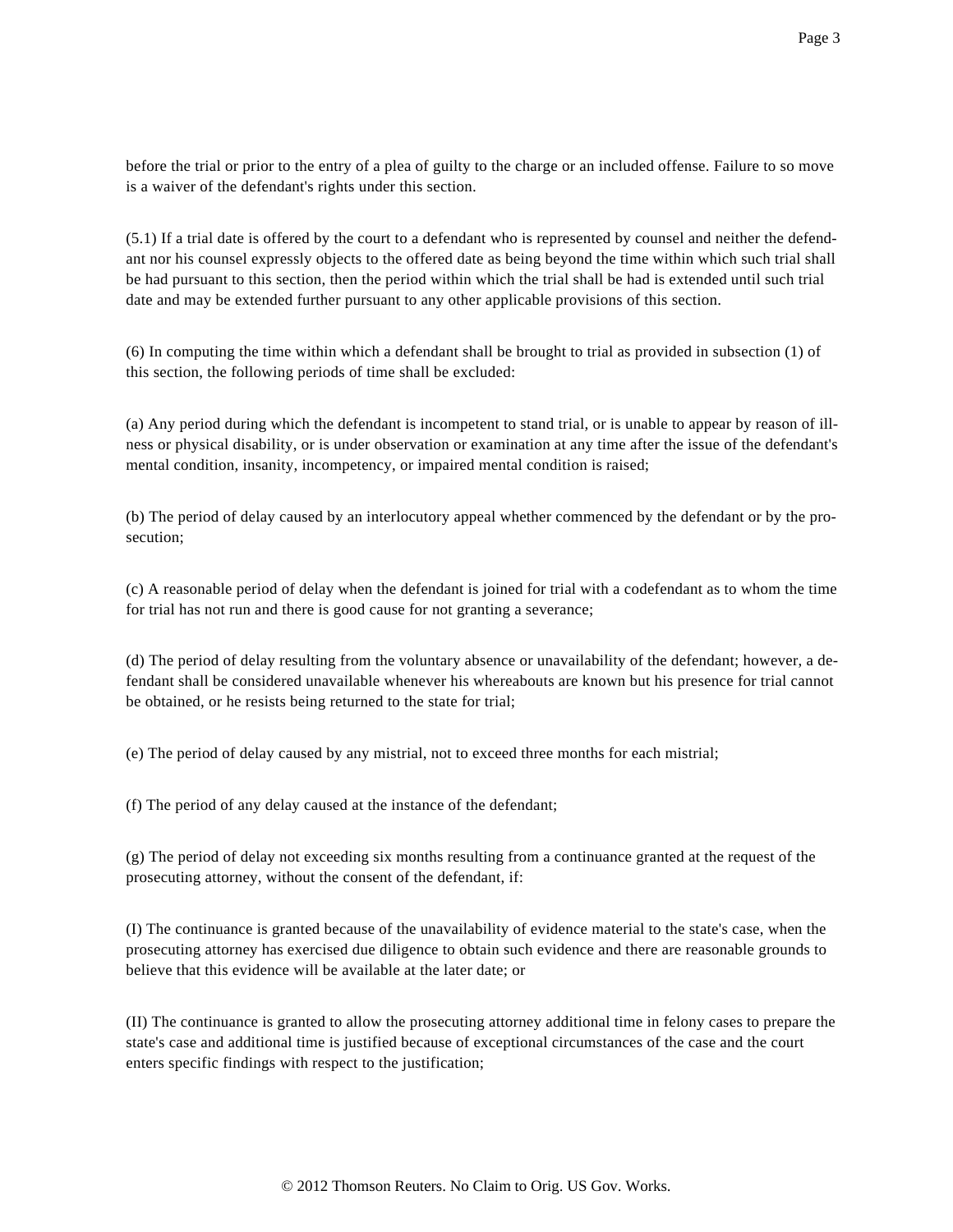(h) The period of delay between the new date set for trial following the expiration of the time periods excluded by paragraphs  $(a)$ ,  $(b)$ ,  $(c)$ ,  $(d)$ , and  $(f)$  of this subsection  $(6)$ , not to exceed three months;

(i) The period of delay between the filing of a motion pursuant to section  $18-1-202(11)$  and any decision by the court regarding such motion, and if such decision by the court transfers the case to another county, the period of delay until the first appearance of all the parties in a court of appropriate jurisdiction in the county to which the case has been transferred, and in such event the provisions of subsection (7) of this section shall apply.

(7) If a trial date has been fixed by the court and the case is subsequently transferred to a court in another county, the period within which trial must be had is extended for an additional three months from the date of the first appearance of all of the parties in a court of appropriate jurisdiction in the county to which the case has been transferred.

## **→ [§ 18-1-406. Right to jury trial](http://www.westlaw.com/Find/Default.wl?rs=dfa1.0&vr=2.0&DB=CO-ST-ANN&DocName=LK%28COSTS18-1-406%29&FindType=l)**

(1) Except as otherwise provided in subsection (7) of this section, every person accused of a felony has the right to be tried by a jury of twelve whose verdict shall be unanimous. In matters involving misdemeanors, the accused is entitled to be tried by a jury of six. In matters involving "petty offenses", the accused has the right to be tried by a jury under the terms and conditions of [section 16-10-109, C.R.S](http://www.westlaw.com/Find/Default.wl?rs=dfa1.0&vr=2.0&DB=1000517&DocName=COSTS16-10-109&FindType=L).

(2) Except as to class 1 felonies, the person accused of a felony or misdemeanor may waive a trial by jury by express written instrument filed of record or by announcement in open court appearing of record.

(3) A defendant may not withdraw a voluntary and knowing waiver of trial by jury as a matter of right, but the court, in its discretion, may permit withdrawal of the waiver prior to the commencement of the trial.

(4) Except as to class 1 felonies, the defendant in any felony or misdemeanor case may, with the approval of the court, elect, at any time before the swearing in of the jury, or after the swearing in of the jury and before verdict, with the agreement of the district attorney and the approval of the court, to be tried by a number of jurors less than the number to which he would otherwise be entitled.

(5) Upon request of the defendant in advance of the commencement of the trial, the defendant shall be furnished with a list of prospective jurors who will be subject to call in the trial.

(6) Either the district attorney or the defendant may challenge the array on the ground that there has been a material departure from the requirements of the law governing the selection of jurors, but such challenge shall be made in writing setting forth the particular grounds upon which it is based and shall be filed prior to the swearing in of the jury selected to try the case.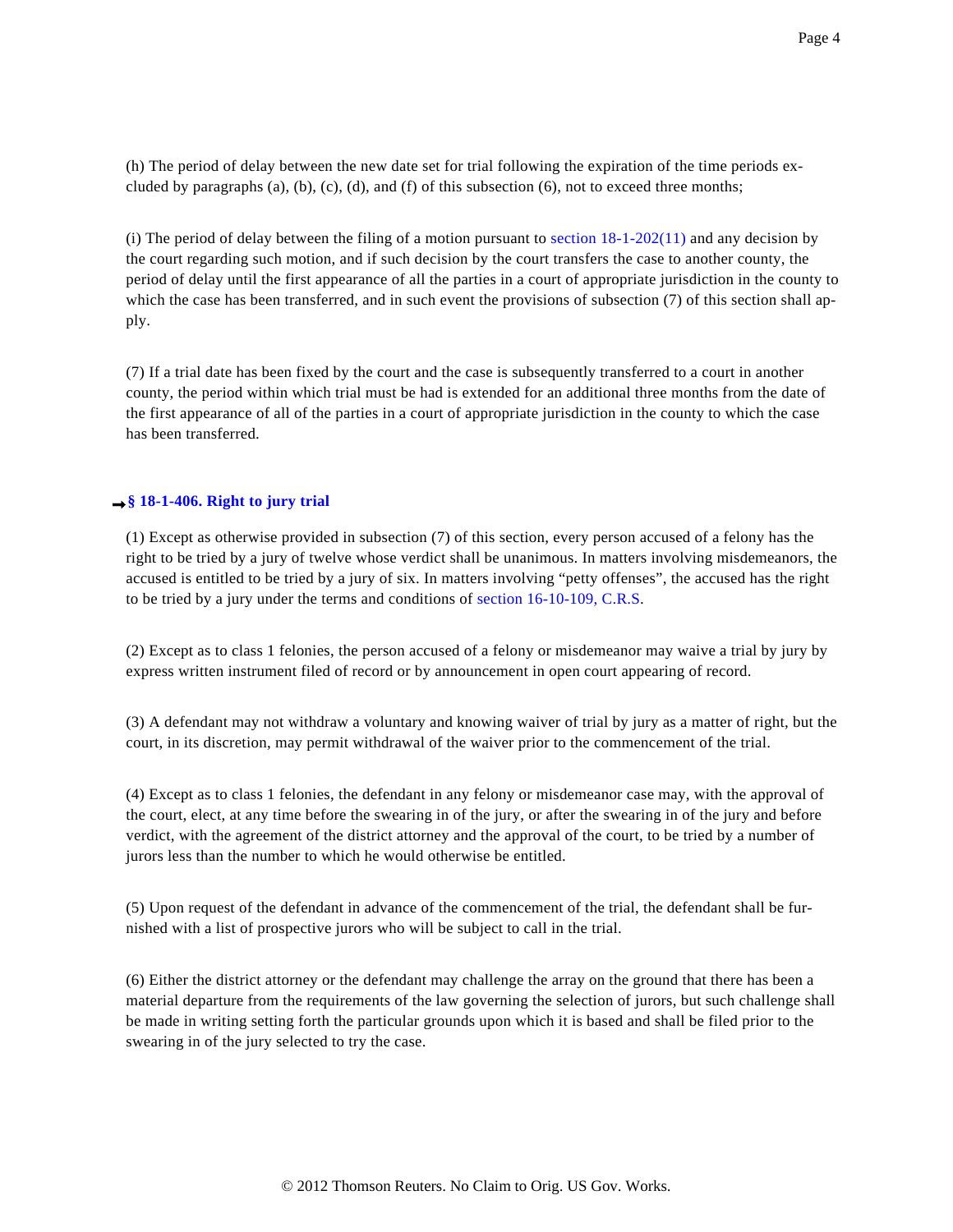(7) Except as to class 1 felonies, with respect to a twelve-person jury, if the court excuses a juror for just cause after the jury has retired to consider its verdict, the court in its discretion may allow the remaining eleven jurors to return the jury's verdict.

#### **[§ 18-1-407. Affirmative defense](http://www.westlaw.com/Find/Default.wl?rs=dfa1.0&vr=2.0&DB=CO-ST-ANN&DocName=LK%28COSTS18-1-407%29&FindType=l)**

(1) "Affirmative defense" means that unless the state's evidence raises the issue involving the alleged defense, the defendant, to raise the issue, shall present some credible evidence on that issue.

(2) If the issue involved in an affirmative defense is raised, then the guilt of the defendant must be established beyond a reasonable doubt as to that issue as well as all other elements of the offense.

#### **[§ 18-1-408. Prosecution of multiple counts for same act](http://www.westlaw.com/Find/Default.wl?rs=dfa1.0&vr=2.0&DB=CO-ST-ANN&DocName=LK%28COSTS18-1-408%29&FindType=l)**

(1) When any conduct of a defendant establishes the commission of more than one offense, the defendant may be prosecuted for each such offense. He may not be convicted of more than one offense if:

(a) One offense is included in the other, as defined in subsection (5) of this section; or

(b) One offense consists only of an attempt to commit the other; or

(c) Inconsistent findings of fact are required to establish the commission of the offenses; or

(d) The offenses differ only in that one is defined to prohibit a designated kind of conduct generally and the other to prohibit a specific instance of such conduct; or

(e) The offense is defined as a continuing course of conduct and the defendant's course of conduct was uninterrupted, unless the law provides that specific periods or instances of such conduct constitute separate offenses.

(2) If the several offenses are actually known to the district attorney at the time of commencing the prosecution and were committed within the district attorney's judicial district, all such offenses upon which the district attorney elects to proceed must be prosecuted by separate counts in a single prosecution if they are based on the same act or series of acts arising from the same criminal episode. Any offense not thus joined by separate count cannot thereafter be the basis of a subsequent prosecution; except that, if at the time jeopardy attaches with respect to the first prosecution against the defendant the defendant or counsel for the defendant actually knows of additional pending prosecutions that this subsection (2) requires the district attorney to charge and the defendant or counsel for the defendant fails to object to the prosecution's failure to join the charges, the defendant waives any claim pursuant to this subsection (2) that a subsequent prosecution is prohibited.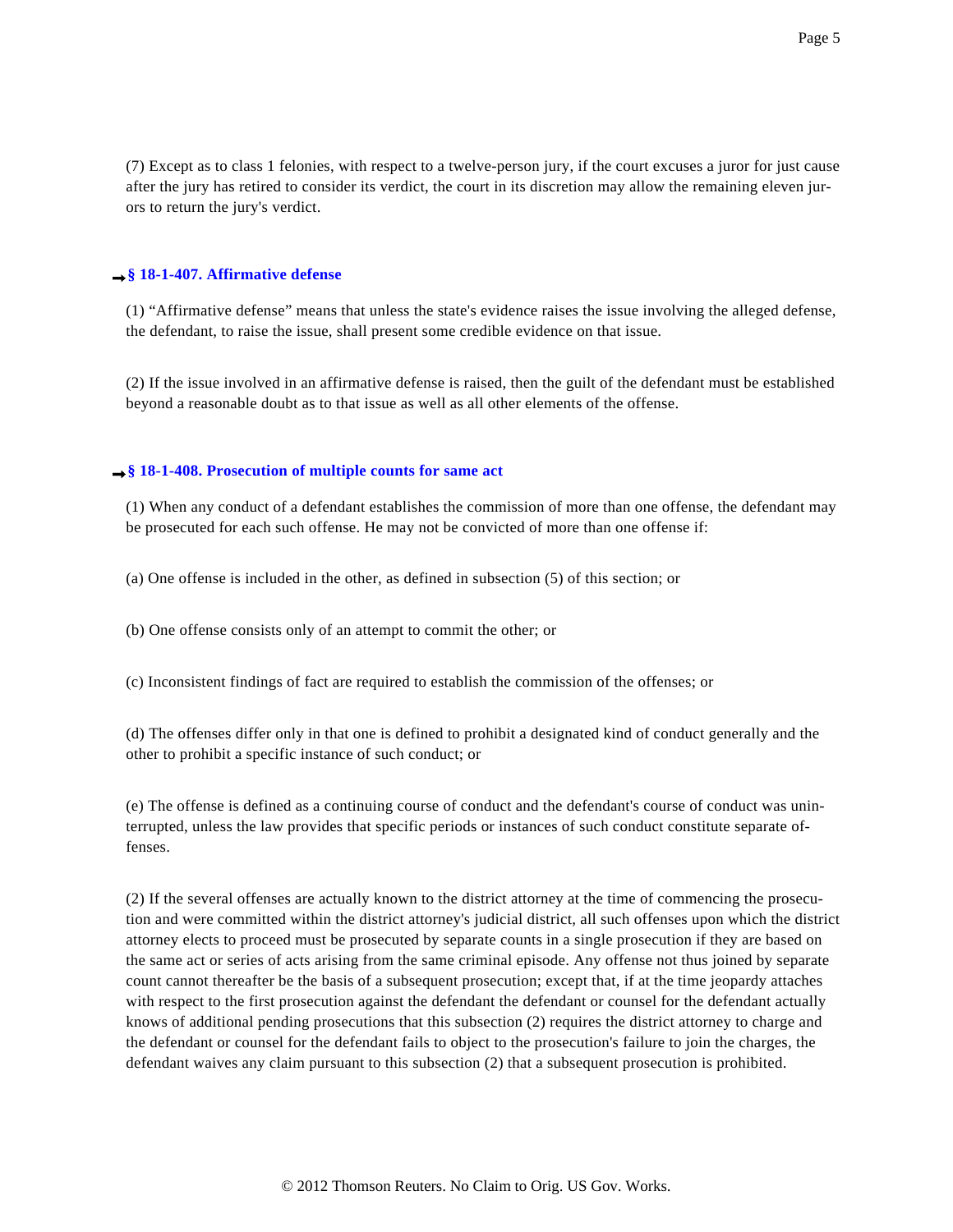(3) When two or more offenses are charged as required by subsection (2) of this section and they are supported by identical evidence, the court upon application of the defendant may require the state, at the conclusion of all the evidence, to elect the count upon which the issues shall be tried. If more than one guilty verdict is returned as to any defendant in a prosecution where multiple counts are tried as required by subsection (2) of this section, the sentences imposed shall run concurrently; except that, where multiple victims are involved, the court may, within its discretion, impose consecutive sentences.

(4) When a defendant is charged with two or more offenses based on the same act or series of acts arising from the same criminal episode, the court, on application of either the defendant or the district attorney, may order any such charge to be tried separately, if it is satisfied that justice so requires.

(5) A defendant may be convicted of an offense included in an offense charged in the indictment or the information. An offense is so included when:

(a) It is established by proof of the same or less than all the facts required to establish the commission of the offense charged; or

(b) It consists of an attempt or solicitation to commit the offense charged or to commit an offense otherwise included therein; or

(c) It differs from the offense charged only in the respect that a less serious injury or risk of injury to the same person, property, or public interest or a lesser kind of culpability suffices to establish its commission.

(6) The court shall not be obligated to charge the jury with respect to an included offense unless there is a rational basis for a verdict acquitting the defendant of the offense charged and convicting him of the included offense.

(7) If the same conduct is defined as criminal in different enactments or in different sections of this code, the offender may be prosecuted under any one or all of the sections or enactments subject to the limitations provided by this section. It is immaterial to the prosecution that one of the enactments or sections characterizes the crime as of lesser degree than another, or provides a lesser penalty than another, or was enacted by the general assembly at a later date than another unless the later section or enactment specifically repeals the earlier.

(8) Without the consent of the prosecution, no jury shall be instructed to return a guilty verdict on a lesser offense if any juror remains convinced by the facts and law that the defendant is guilty of a greater offense submitted for the jury's consideration, the retrial of which would be barred by conviction of the lesser offense.

## **[§ 18-1-409. Appellate review of sentence for a felony](http://www.westlaw.com/Find/Default.wl?rs=dfa1.0&vr=2.0&DB=CO-ST-ANN&DocName=LK%28COSTS18-1-409%29&FindType=l)**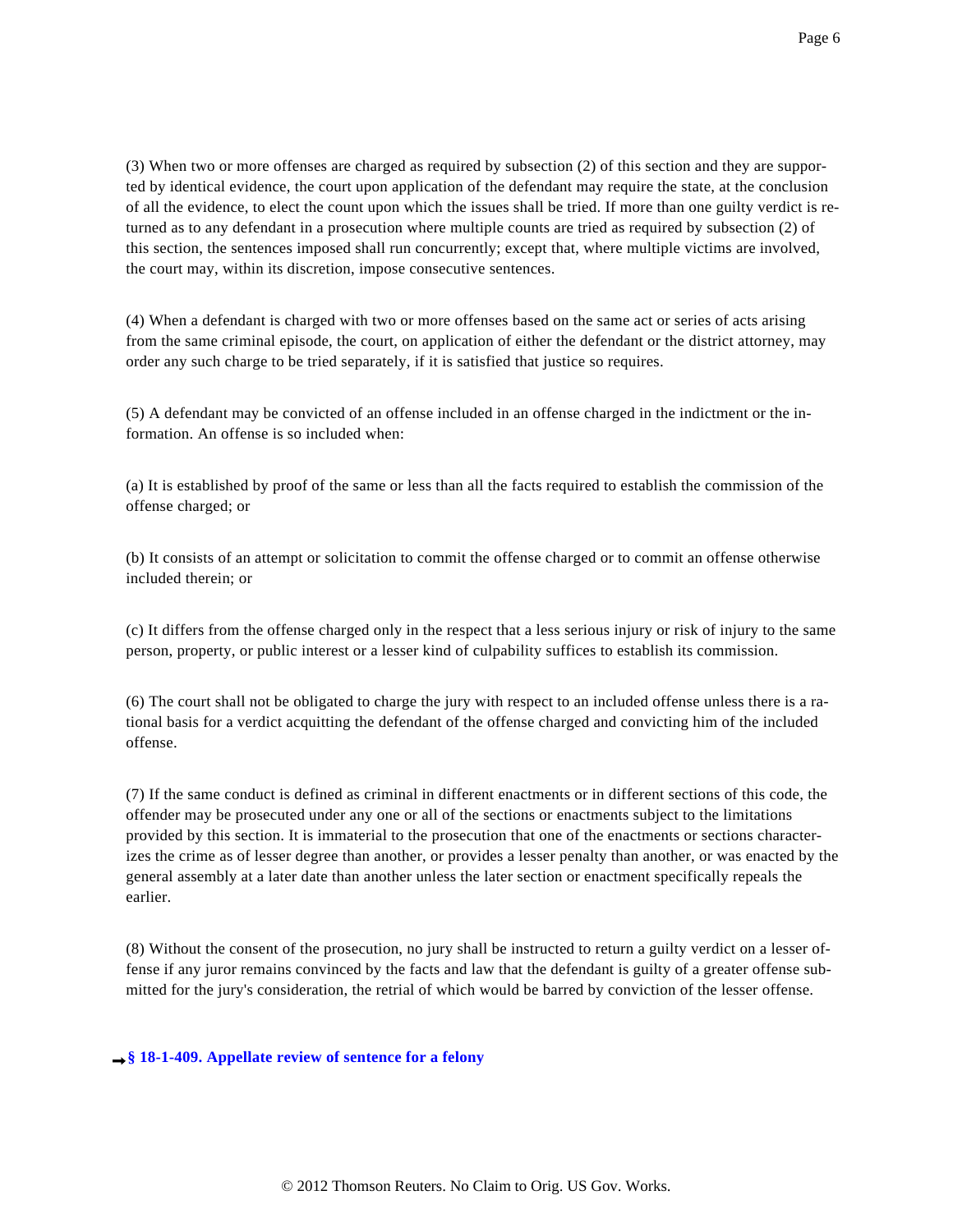(1) When sentence is imposed upon any person following a conviction of any felony, other than a class 1 felony in which a death sentence is automatically reviewed pursuant to [section 18-1.3-1201\(6\)](http://www.westlaw.com/Find/Default.wl?rs=dfa1.0&vr=2.0&DB=1000517&DocName=COSTS18-1.3-1201&FindType=L&ReferencePositionType=T&ReferencePosition=SP_1e9a0000fd6a3), [18-1.3-1302\(6\)](http://www.westlaw.com/Find/Default.wl?rs=dfa1.0&vr=2.0&DB=1000517&DocName=COSTS18-1.3-1302&FindType=L&ReferencePositionType=T&ReferencePosition=SP_1e9a0000fd6a3) , or  $18-1.4-102(6)$ , the person convicted shall have the right to one appellate review of the propriety of the sentence, having regard to the nature of the offense, the character of the offender, and the public interest, and the manner in which the sentence was imposed, including the sufficiency and accuracy of the information on which it was based; except that, if the sentence is within a range agreed upon by the parties pursuant to a plea agreement, the defendant shall not have the right of appellate review of the propriety of the sentence. The procedures to be employed in the review shall be as provided by supreme court rule.

(2) No appellate court shall review any sentence which is imposed unless, within forty-five days from the date of the imposition of sentence, a written notice is filed in the trial court to the effect that review of the sentence will be sought; said notice must state the grounds upon which it is based.

(2.1) Repealed by Laws 1979, H.B.1589, § 24.

(2.2) Repealed by Laws 1981, S.B.304, § 2.

(3) The reviewing court shall have power to affirm the sentence under review, substitute for the sentence under review any penalty that was open to the sentencing court other than granting probation or other conditional release, or remand the case for any further proceedings that could have been conducted prior to the imposition of the sentence under review, and for resentencing on the basis of such further proceedings. No sentence in excess of the one originally imposed shall be given unless matters of aggravation in addition to those known to the court at the time of the original sentence are brought to the attention of the court during the hearing conducted under this section. If the court imposes a sentence in excess of the one first given, it shall specifically identify the additional aggravating facts considered by it in imposing the increased sentence.

## **[§ 18-1-409.5. Repealed by Laws 1981, S.B.304, § 2](http://www.westlaw.com/Find/Default.wl?rs=dfa1.0&vr=2.0&DB=CO-ST-ANN&DocName=LK%28COSTS18-1-409.5%29&FindType=l)**

### **[§ 18-1-410. Postconviction remedy](http://www.westlaw.com/Find/Default.wl?rs=dfa1.0&vr=2.0&DB=CO-ST-ANN&DocName=LK%28COSTS18-1-410%29&FindType=l)**

(1) Notwithstanding the fact that no review of a conviction of crime was sought by appeal within the time prescribed therefor, or that a judgment of conviction was affirmed upon appeal, every person convicted of a crime is entitled as a matter of right to make applications for postconviction review. Except as otherwise required by subsection (1.5) of this section, an application for postconviction review must, in good faith, allege one or more of the following grounds to justify a hearing thereon:

(a) That the conviction was obtained or sentence imposed in violation of the constitution or laws of the United States or the constitution or laws of this state;

(b) That the applicant was convicted under a statute that is in violation of the constitution of the United States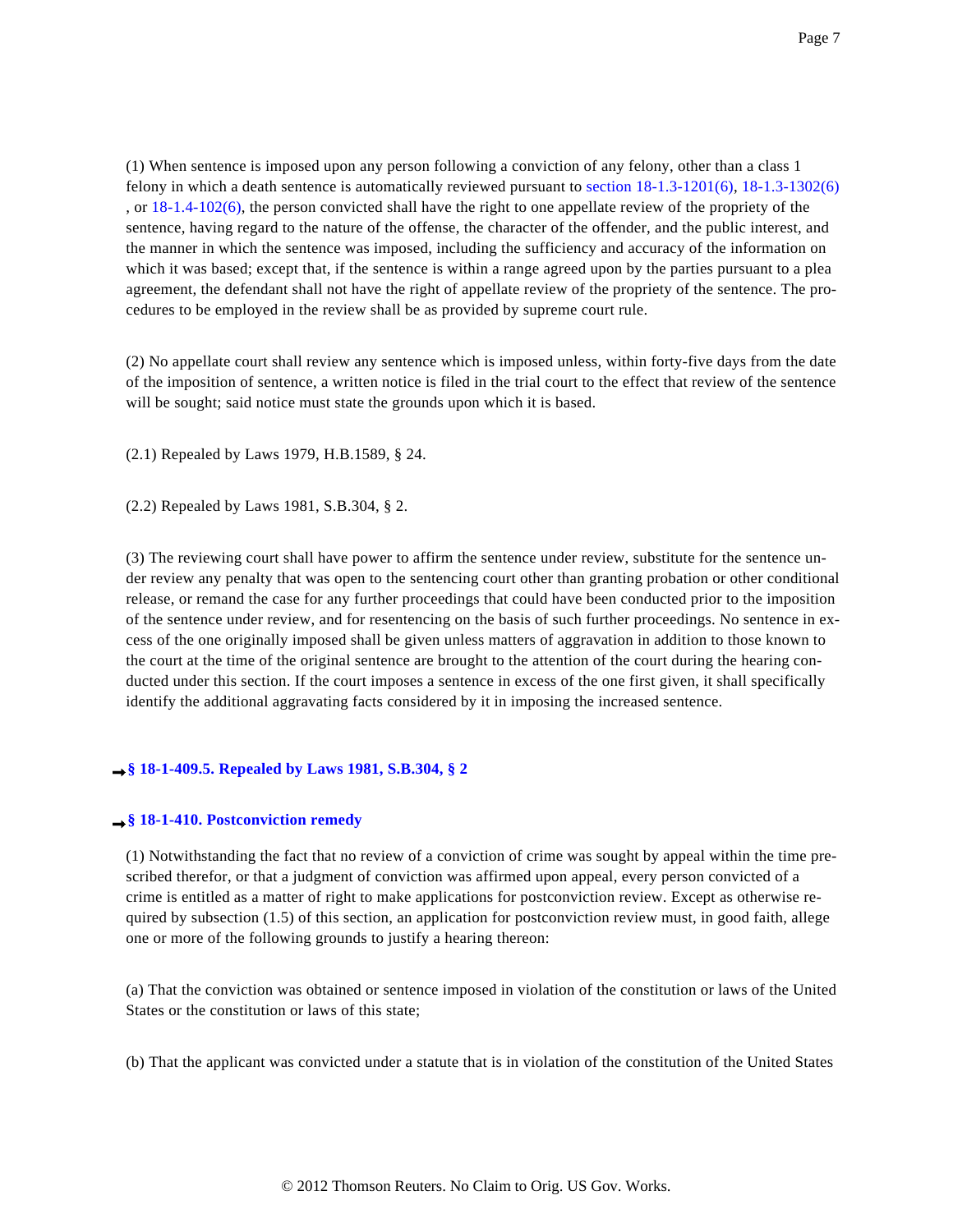or the constitution of this state, or that the conduct for which the applicant was prosecuted is constitutionally protected;

(c) That the court rendering judgment was without jurisdiction over the person of the applicant or the subject matter;

(d) That the sentence imposed exceeded the maximum authorized by law, or is otherwise not in accordance with the sentence authorized by law;

(e) That there exists evidence of material facts, not theretofore presented and heard, which, by the exercise of reasonable diligence, could not have been known to or learned of by the defendant or his attorney prior to the submission of the issues to the court or jury, and which requires vacation of the conviction or sentence in the interest of justice;

(f)(I) That there has been significant change in the law, applied to the applicant's conviction or sentence, allowing in the interests of justice retroactive application of the changed legal standard.

(II) The ground set forth in this paragraph (f) may not be asserted if, prior to filing for relief pursuant to this paragraph (f), a person has not sought appeal of a conviction within the time prescribed therefor or if a judgment of conviction has been affirmed upon appeal.

(g) Any grounds otherwise properly the basis for collateral attack upon a criminal judgment; or

(h) That the sentence imposed has been fully served or that there has been unlawful revocation of parole, probation, or conditional release.

(1.5) An application for postconviction review in a class 1 felony case where a sentence of death has been imposed shall be limited to claims of newly discovered evidence and ineffective assistance of counsel; except that, for any sentence of death imposed on or after the date upon which the Colorado supreme court adopts rules implementing the unitary system of review established by part 2 of article 12 of title 16, C.R.S., any application for postconviction review in such case shall be governed by the provisions of part 2 of article 12 of title 16, C.R.S.

(2)(a) Except as otherwise required by paragraph (b) of this subsection (2), procedures to be followed in implementation of the right to postconviction remedy shall be as prescribed by rule of the supreme court of the state of Colorado.

(b) In any class 1 felony case where a sentence of death has been imposed, the district court shall expeditiously consider an application for postconviction remedy. It is the general assembly's intent that the district court give priority to cases in which a sentence of death has been imposed.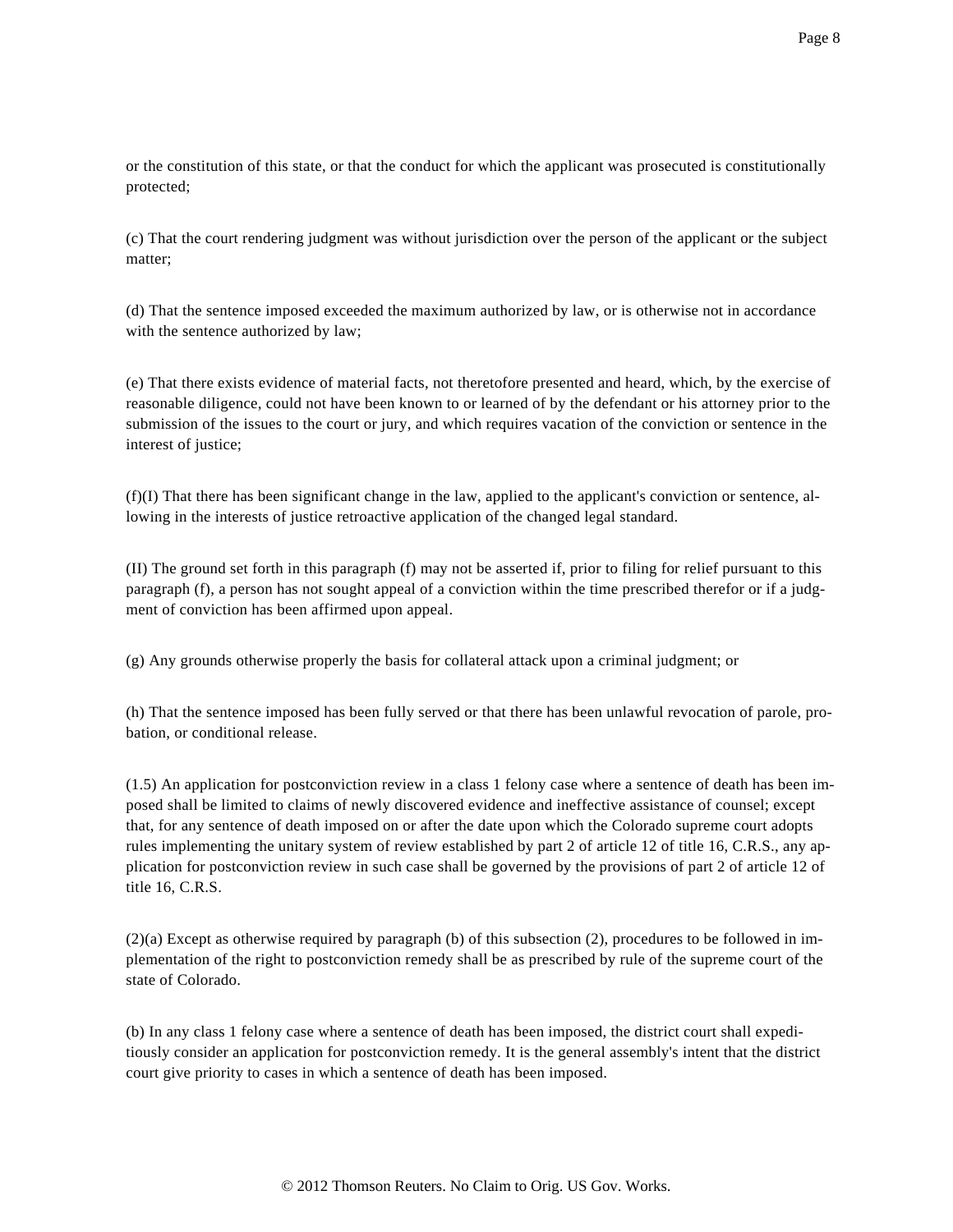(3)(a) Except as otherwise provided in paragraph (b) of this subsection (3), an appeal of any order by the district court granting or denying postconviction relief in a case in which a sentence of death has been imposed shall be to the Colorado supreme court as provided by section  $13-4-102(1)(h)$ , C.R.S. The procedures to be followed in the implementation of such review shall be in accordance with any rules adopted by the Colorado supreme court in response to the legislative intent expressed in [section 16-12-101.5\(1\), C.R.S](http://www.westlaw.com/Find/Default.wl?rs=dfa1.0&vr=2.0&DB=1000517&DocName=COSTS16-12-101.5&FindType=L&ReferencePositionType=T&ReferencePosition=SP_f1c50000821b0).

(b) In any class 1 felony case in which a sentence of death is imposed on or after the date upon which the Colorado supreme court adopts rules implementing the unitary system of review established under part 2 of article 12 of title 16, C.R.S., the procedures for appealing any order by the district court granting or denying postconviction relief and review by the Colorado supreme court of such order shall be governed by the provisions of part 2 of article 12 of title 16, C.R.S., and by such rules adopted by the supreme court.

# **[§ 18-1-411. Postconviction testing of DNA--definitions](http://www.westlaw.com/Find/Default.wl?rs=dfa1.0&vr=2.0&DB=CO-ST-ANN&DocName=LK%28COSTS18-1-411%29&FindType=l)**

As used in this section and in [sections 18-1-412](http://www.westlaw.com/Find/Default.wl?rs=dfa1.0&vr=2.0&DB=1000517&DocName=COSTS18-1-412&FindType=L) to [18-1-416](http://www.westlaw.com/Find/Default.wl?rs=dfa1.0&vr=2.0&DB=1000517&DocName=COSTS18-1-416&FindType=L), unless the context otherwise requires:

(1) "Actual innocence" means clear and convincing evidence such that no reasonable juror would have convicted the defendant.

(2) "Actual or constructive possession" means the biological evidence is maintained or stored on the premises of the law enforcement agency or at another location or facility under the custody or control of the law enforcement agency, including pursuant to an agreement or contract with the law enforcement agency and a third-party service provider, in Colorado or elsewhere.

(3) "DNA" means deoxyribonucleic acid.

(4) "Incarcerated" means physically housed in a department of corrections facility, a private correctional facility under contract with the department of corrections, or a county jail following a felony conviction, or in a juvenile facility following adjudication for an offense that would have been a felony if committed by an adult, or under parole supervision.

# **[§ 18-1-412. Procedure for application for DNA testing--appointment of counsel](http://www.westlaw.com/Find/Default.wl?rs=dfa1.0&vr=2.0&DB=CO-ST-ANN&DocName=LK%28COSTS18-1-412%29&FindType=l)**

(1) An incarcerated person may apply to the district court in the district where the conviction was secured for DNA testing concerning the conviction and sentence the person is currently serving.

(2) A motion filed pursuant to this section shall include specific facts sufficient to support a prima facie showing that post-conviction relief is warranted under the criteria set forth in [section 18-1-413](http://www.westlaw.com/Find/Default.wl?rs=dfa1.0&vr=2.0&DB=1000517&DocName=COSTS18-1-413&FindType=L). The motion shall include the results of all prior DNA tests, regardless of whether a test was performed by the defense or the prosecution.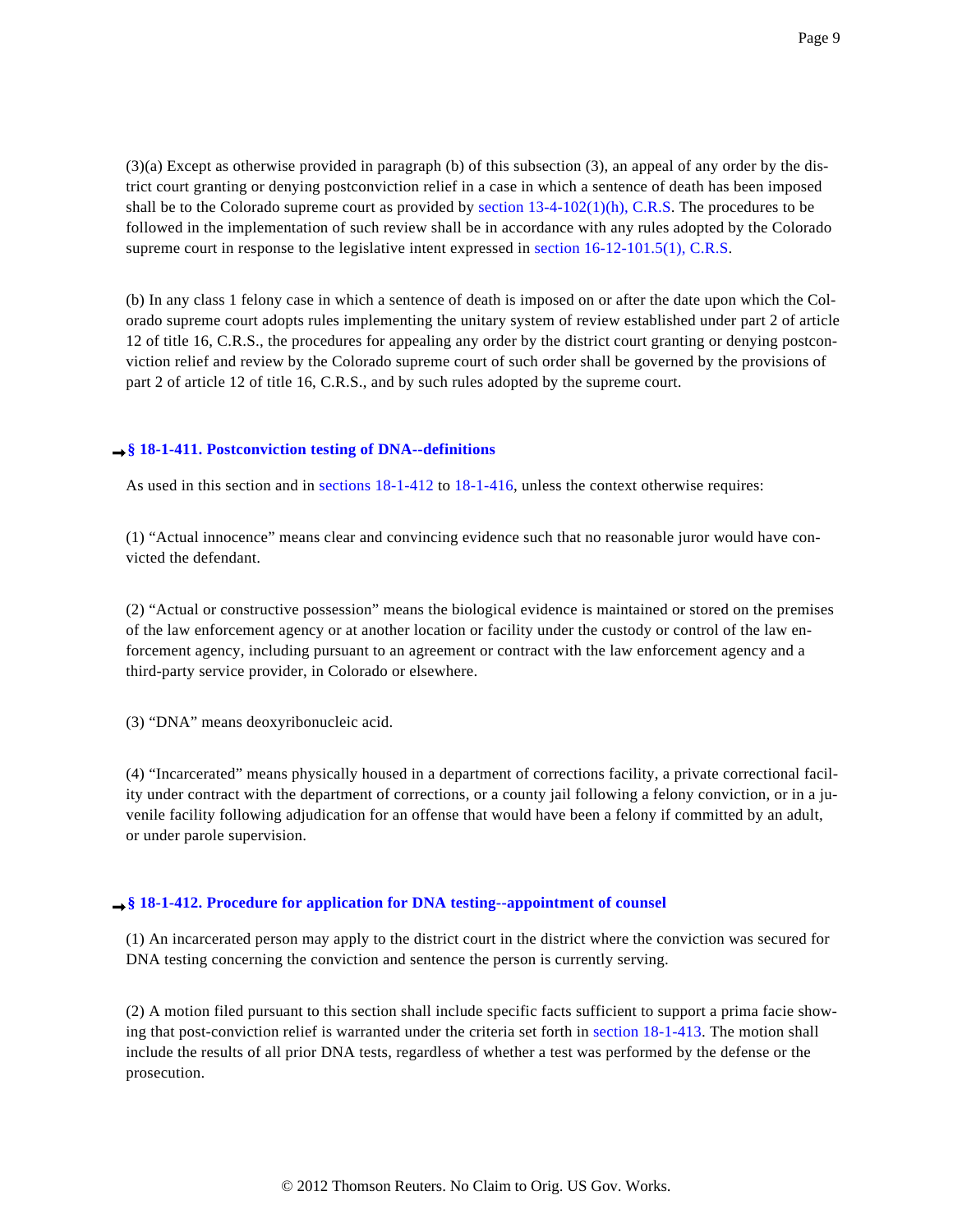(3) If the motion, files, and record of the case show to the satisfaction of the court that the petitioner is not entitled to relief based on the criteria specified in [section 18-1-413](http://www.westlaw.com/Find/Default.wl?rs=dfa1.0&vr=2.0&DB=1000517&DocName=COSTS18-1-413&FindType=L), the court shall deny the motion without a hearing and without appointment of counsel. The court may deny a second or subsequent motion requesting relief pursuant to this section.

(4) If the court does not deny the petitioner's motion for testing, the court shall appoint counsel if the court determines the petitioner is indigent and has requested counsel. The court shall forward a copy of the motion for DNA testing to the district attorney.

(5) Counsel for the defendant may request the court to set the matter for a hearing, if, upon investigation of the petitioner's motion for testing, counsel believes sufficient grounds exist to support an order for DNA testing. If the petitioner represents himself or herself, the court may set the matter for a hearing upon his or her request.

(6) Following a request for a hearing, the court shall allow the district attorney a reasonable amount of time, but not less than thirty days, to respond to the motion and any supplement filed by the petitioner's counsel and to prepare for the hearing.

(7) A court shall not order DNA testing without a hearing, except upon written stipulation of the district attorney.

(8) The court shall deny a motion for production of transcripts unless the petitioner makes a prima facie showing that a transcript will be necessary at a hearing conducted pursuant to this section.

(9) Upon motion of the defendant or his or her counsel, the court shall order a database search by a law enforcement agency if the court determines that a reasonable probability exists that the database search will produce exculpatory or mitigating evidence relevant to a claim of wrongful conviction or sentencing. DNA profiles must meet current national DNA database index system eligibility standards and conform to current federal bureau of investigation quality assurance standards in order to be eligible for search against the state index system.

# **[§ 18-1-413. Content of application for DNA testing](http://www.westlaw.com/Find/Default.wl?rs=dfa1.0&vr=2.0&DB=CO-ST-ANN&DocName=LK%28COSTS18-1-413%29&FindType=l)**

(1) A court shall not order DNA testing unless the petitioner demonstrates by a preponderance of the evidence that:

(a) Favorable results of the DNA testing will demonstrate the petitioner's actual innocence;

(b) A law enforcement agency collected biological evidence pertaining to the offense and retains actual or constructive possession of the evidence that allows for reliable DNA testing;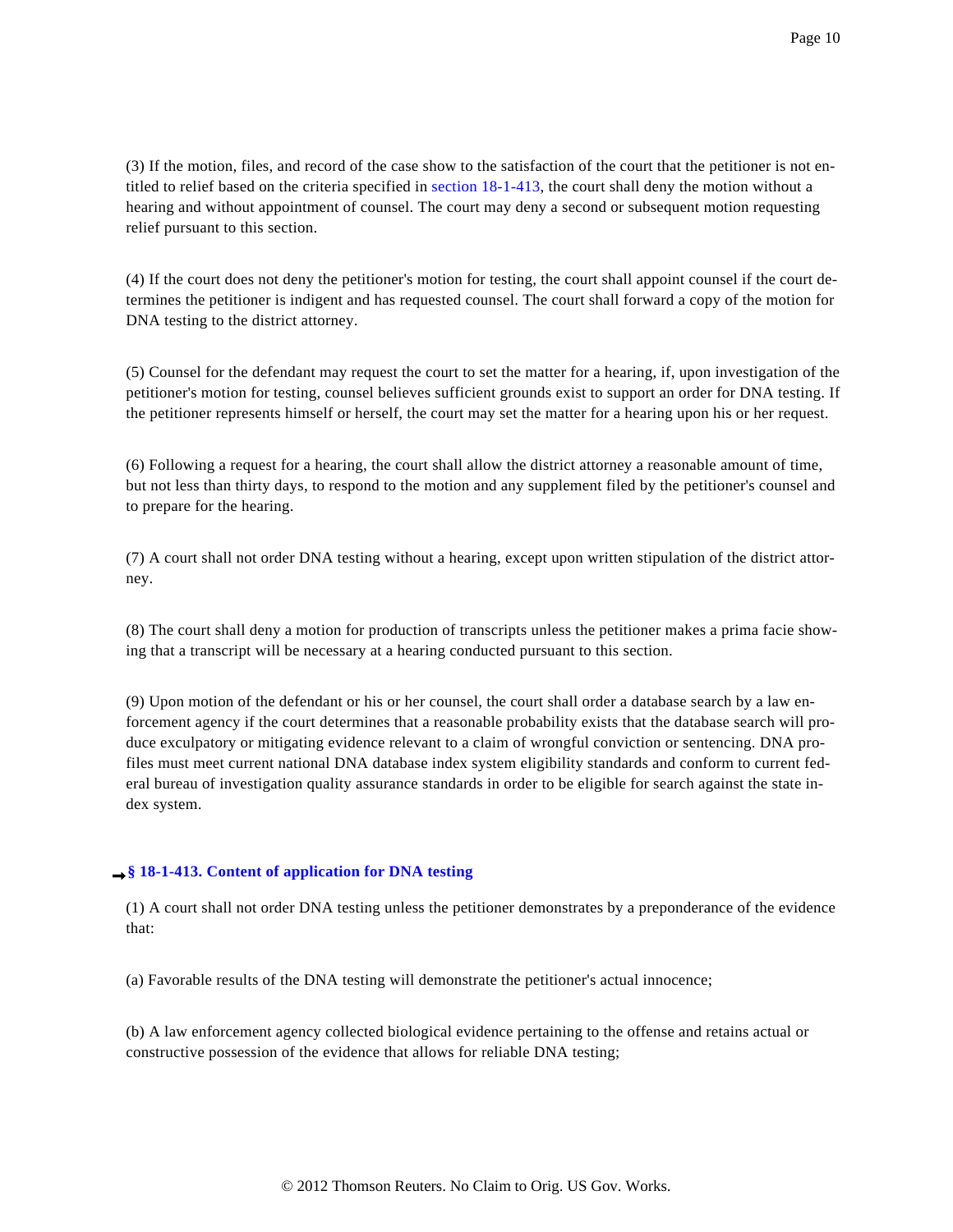(c)(I) Conclusive DNA results were not available prior to the petitioner's conviction; and

(II) The petitioner did not secure DNA testing prior to his or her conviction because DNA testing was not reasonably available or for reasons that constitute justifiable excuse, ineffective assistance of counsel, or excusable neglect; and

(d) The petitioner consents to provide a biological sample for DNA testing.

### **[§ 18-1-414. Preservation of evidence](http://www.westlaw.com/Find/Default.wl?rs=dfa1.0&vr=2.0&DB=CO-ST-ANN&DocName=LK%28COSTS18-1-414%29&FindType=l)**

(1) A petitioner shall not be entitled to relief based solely on an allegation that a law enforcement agency failed to preserve biological evidence.

(2)(a) A court granting a motion for hearing pursuant to [section 18-1-412](http://www.westlaw.com/Find/Default.wl?rs=dfa1.0&vr=2.0&DB=1000517&DocName=COSTS18-1-412&FindType=L) shall order the appropriate law enforcement agency to preserve existing biological evidence for DNA testing.

(b) If a law enforcement agency, through negligence, destroys, loses, or otherwise disposes of biological evidence that is the subject of an order pursuant to this subsection (2) before the evidence may be tested, the court shall set a hearing to determine whether a remedy is warranted. If the court determines that a remedy is warranted, the court may order whatever remedy the court finds is just, equitable, and appropriate. Nothing in this subsection (2) shall be construed to limit or eliminate the court's authority to order any remedy otherwise available under law for the destruction, loss, or disposal of evidence.

(c) For the purposes of this subsection (2), "negligence" means a departure from the ordinary standard of care.

(3) Except as provided in subsection (2) of this section, this section does not create a duty to preserve biological evidence. Notwithstanding the provisions of subsection (2) of this section, this section does not create a liability on the part of a law enforcement agency for failing to preserve biological evidence.

# **[§ 18-1-415. Testing--payment](http://www.westlaw.com/Find/Default.wl?rs=dfa1.0&vr=2.0&DB=CO-ST-ANN&DocName=LK%28COSTS18-1-415%29&FindType=l)**

All testing shall be performed at a law enforcement facility, and the petitioner shall pay for the testing. If the petitioner is indigent and represented by either the public defender or alternate defense counsel, and with the approval of the public defender or the alternate defense counsel, the costs of the testing shall be paid from their budget.

## **[§ 18-1-416. Results of the DNA test](http://www.westlaw.com/Find/Default.wl?rs=dfa1.0&vr=2.0&DB=CO-ST-ANN&DocName=LK%28COSTS18-1-416%29&FindType=l)**

(1) Notwithstanding any law or rule of procedure that bars a motion for post-conviction review as untimely, a